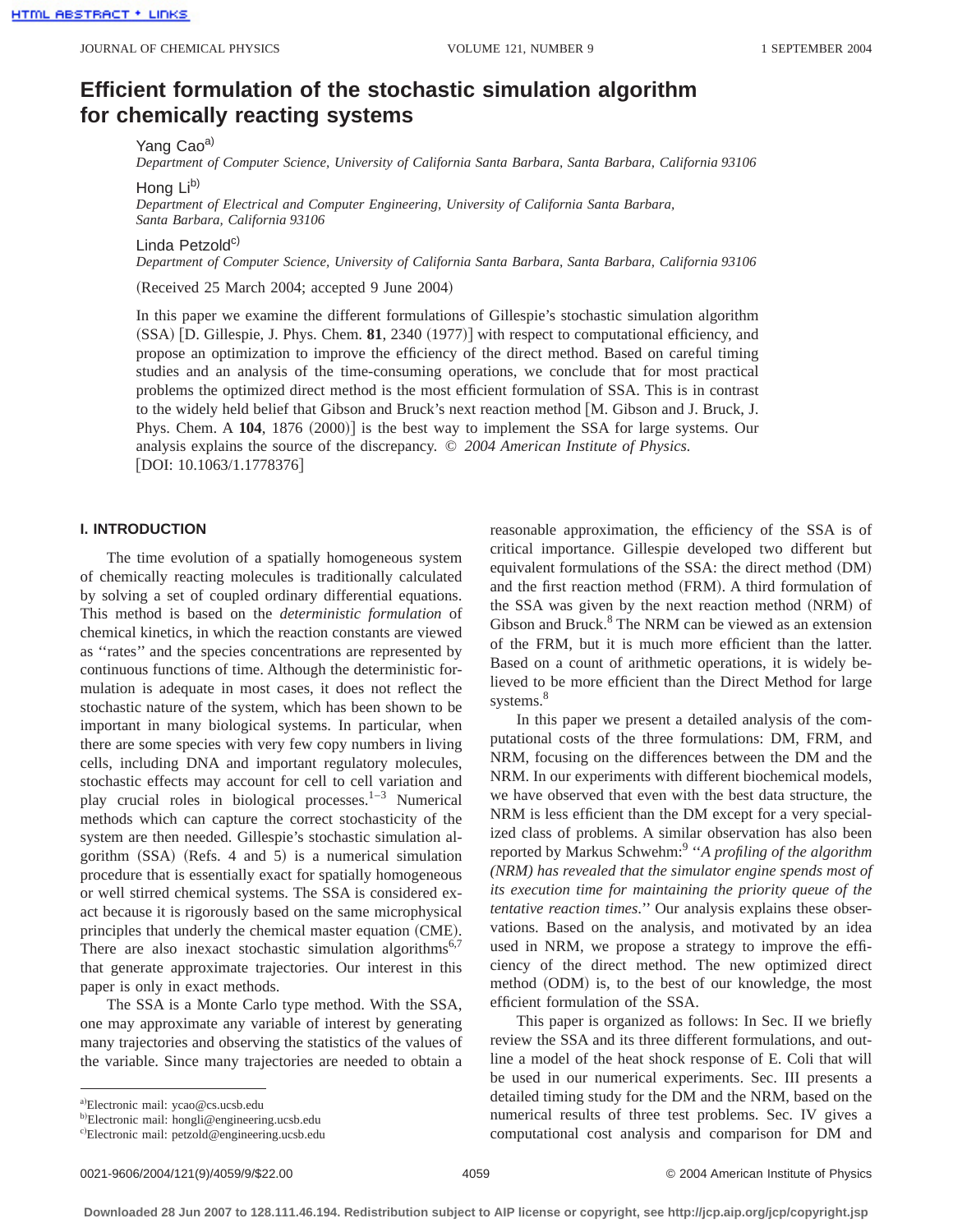NRM. In Sec. V, we introduce the ODM and present some numerical results which illustrate its efficiency.

### **II. BACKGROUND**

In this section we briefly review the three formulations of SSA: Direct, first reaction, and next reaction, and describe the Heat Shock Response (HSR) model that will be used in some of the numerical experiments.

### **A. Stochastic simulation algorithm**

Suppose the system involves *N* molecular species  ${S_1, ..., S_N}$ , represented by the state vector  $X(t)$  $=[X_1(t),...,X_N(t)]$ , where  $X_i(t)$  is the number of molecules of species  $S_i$  at time *t*. *M* reaction channels  $\{R_1, \ldots, R_M\}$  are involved in the system. Assume the system is well stirred and in thermal equilibrium. The dynamics of reaction channel  $R_i$ is characterized by the *propensity function aj* and by the *state change vector*  $v_j = (v_{1j},...,v_{Nj})$ :  $a_j(x)dt$  gives the probability that, given  $X(t) = x$ , one  $R_j$  reaction will occur in the next infinitesimal time interval  $[t, t+dt)$ , and  $v_{ij}$  gives the change in the population of  $S_i$  induced by one  $R_i$  reaction.

The dynamics of the system obeys the CME (Refs. 4 and  $5$ ),

$$
\frac{\partial P(x,t|x_0,t_0)}{\partial t} = \sum_{j=1}^{M} [a_j(x-\nu_j)P(x-\nu_j,t|x_0,t_0) - a_j(x)P(x,t|x_0,t_0)],
$$
\n(1)

where the function  $P(x,t|x_0,t_0)$  denotes the probability that *X*(*t*) will be *x*, given that *X*(*t*<sub>0</sub>)=*x*<sub>0</sub>. The CME is hard to solve both theoretically and numerically except for very simple systems. In practice, simulation methods are used. The SSA (Refs. 4 and 5) is a well-known stochastic simulation method which is rigorously equivalent to the CME. Starting from the initial states, the SSA simulates the trajectory by repeatedly answering the following two questions and updating the states:

- (1) When (time  $\tau$ ) will the next reaction fire?
- (2) Which (reaction channel index  $\mu$ ) reaction will fire next?

The distributions of  $\tau$  and  $\mu$  are formulated to answer the two questions. Let

$$
a_0(X) = \sum_{j=1}^{M} a_j(X). \tag{2}
$$

The time  $\tau$ , given  $X(t) = x$ , that the reaction will fire at *t*  $+\tau$ , is the exponentially distributed random variable with mean  $[1/a_0(x)],$ 

$$
p(\tau = s) = a_0(x) \exp[-a_0(x)s],
$$
\n(3)

and the index  $\mu$  of that firing reaction is the integer random variable with probability

$$
P(\mu = j) = \frac{a_j(x)}{a_0(x)}.
$$
 (4)

In each step, the SSA generates random numbers and calculates  $\tau$  and  $\mu$  according to the probability distributions (3) and  $(4)$ . Three different but stochastically equivalent formulations for SSA are proposed as follows.

### **B. Direct method**

On each step, the direct method generates two random numbers  $r_1$  and  $r_2$  in  $U(0,1)$  [the set of uniformly distributed random numbers in the interval  $(0,1)$ . The time for the next reaction to occur is given by  $t + \tau$ , where  $\tau$  is given by

$$
\tau = \frac{1}{a_0(x)} \ln \left( \frac{1}{r_1} \right). \tag{5}
$$

The index  $\mu$  of the occurring reaction is given by the smallest integer satisfying

$$
\sum_{j'=1}^{\mu} a_{j'}(t) > r_2 a_0(t). \tag{6}
$$

The system states are updated by  $X(t+\tau)=X(t)+\nu_{\mu}$ . Then the simulation proceeds to the next occurring time.

### **Algorithm direct method**

- $(1)$  Initialization (set the initial numbers of molecules. Set  $t=0$ ).
- (2) Calculate the propensity functions  $a_i$  ( $i=1, \ldots, M$ ) and  $a_0$  from Eq.  $(2)$ .
- (3) Generate two random numbers  $r_1$  and  $r_2$  in  $U(0,1)$ .
- (4) Calculate  $\tau$  according to Eq. (5).
- (5) Search for  $\mu$  as the smallest integer satisfying Eq. (6).
- ~6! Update the states of the species to reflect execution of reaction  $\mu$ . Set  $t \leftarrow t + \tau$ .
- $(7)$  Go to step 2.

### **C. First reaction method**

The first reaction method generates a  $\tau_k$  for each reaction channel  $R_k$  according to

$$
\tau_k = \frac{1}{a_k(x)} \ln \left( \frac{1}{r_k} \right) \quad (k = 1, \dots, M), \tag{7}
$$

where  $r_1, \ldots, r_M$  are *M* statistically independent samplings of  $U(0,1)$ . Then  $\tau$  and  $\mu$  are chosen as

$$
\tau = \min\{\tau_1, \ldots, \tau_M\},\tag{8}
$$

and

$$
\mu = \text{the index of } \min\{\tau_1, \dots, \tau_M\}. \tag{9}
$$

### **Algorithm first reaction method**

- $(1)$  Initialization (set the initial numbers of molecules. Set  $t=0$ ).
- (2) Calculate the propensity functions  $a_i$  ( $i=1,\ldots,M$ ).
- $(3)$  Generate *M* independent random numbers from  $U(0,1)$ .
- (4) Generate the time  $\tau_i$  ( $i=1,\ldots,M$ ) according to Eq. (7).
- (5) Find  $\tau$  and  $\mu$  according to Eqs. (8) and (9).
- ~6! Update the states of the species to reflect execution of reaction  $\mu$ . Set  $t \leftarrow t + \tau$ .
- $(7)$  Go to step 2.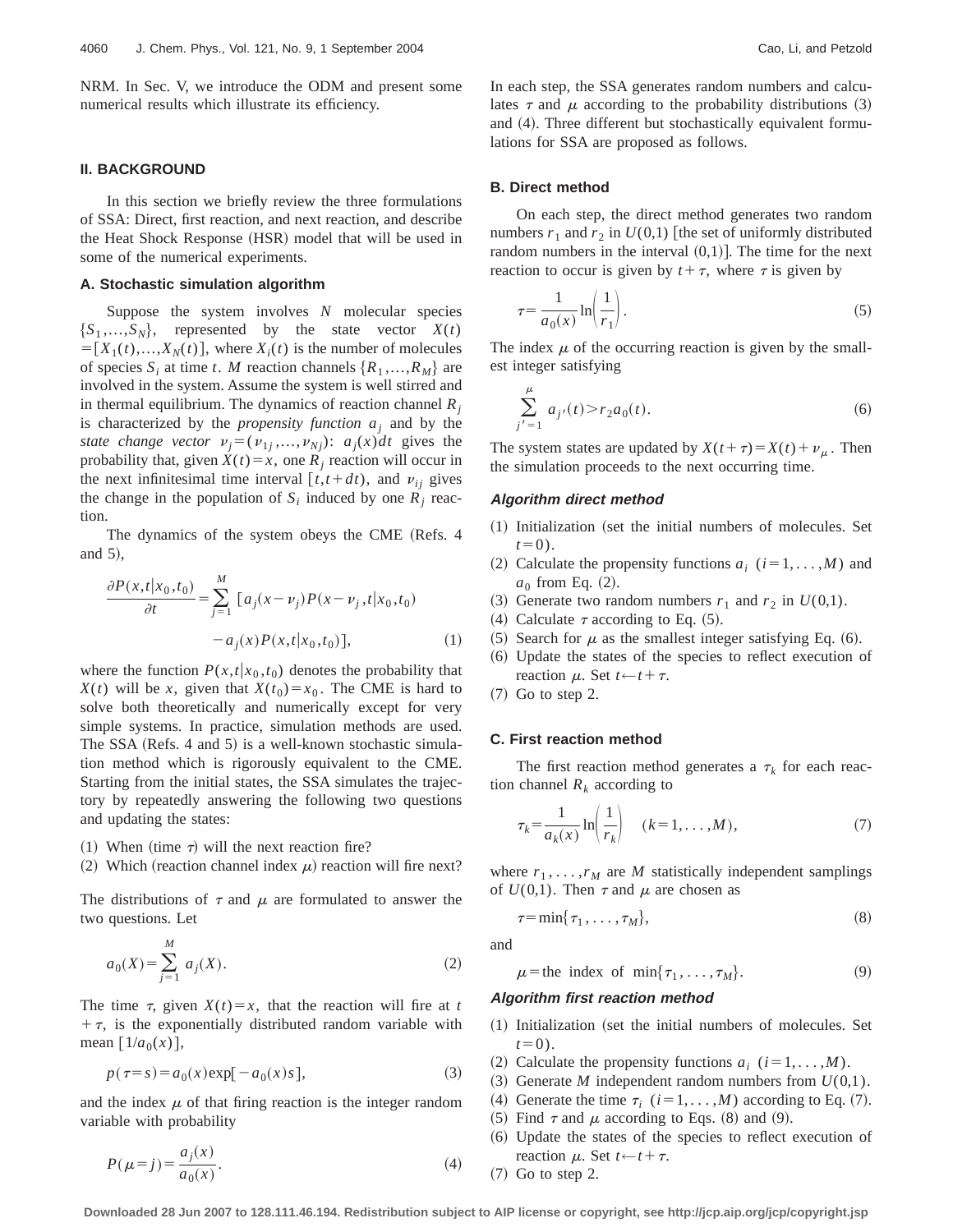The direct and the first reaction methods are fully equivalent to each other<sup>4,5</sup> although they look different. The random pairs  $(\tau,\mu)$  generated by both methods follow the same distribution. The first reaction method discards  $M-1$ unused reaction times in Eq.  $(8)$ . Thus it is much less efficient than the direct method.

# **D. Next reaction method**

Gibson and Bruck $8$  cleverly transformed the first reaction method into an equivalent but more efficient newscheme. The next reaction method is significantly faster than the first reaction method. It is widely believed<sup>8</sup> to be more efficient than the direct method when the system involves many species and loosely coupled reaction channels.

The next reaction method can be viewed as an extension of the first reaction method in which the  $M-1$  unused reaction times  $(8)$  are suitably modified for reuse. Clever data storage structures are employed to efficiently find  $\tau$  and  $\mu$ . The following algorithm describes the next reaction method  $(see Ref. 8 for details).$ 

#### **Algorithm next reaction method**

 $(1)$  Initialize:

- (a) set initial numbers of molecules, set  $t \leftarrow 0$ , generate a dependency graph *G*;
- (b) calculate the propensity functions  $a_i$ , for all *i*;
- (c) for each *i*, generate a putative time  $\tau_i$ , according to an exponential distribution with parameter  $a_i$ ;
- (d) store the  $\tau_i$  values in an indexed priority queue *P*.
- (2) Let  $\mu$  be the reaction whose putative time  $\tau_{\mu}$  stored in the *P*, is least. Set  $\tau \leftarrow \tau_{\mu}$ .
- ~3! Update the states of the species to reflect execution of reaction  $\mu$ . Set  $t \leftarrow \tau$ .
- (4) For each edge  $(\mu, \alpha)$  in the dependency graph G (a) update  $a_{\alpha}$ ;

(b) if  $\alpha \neq \mu$ , set

$$
\tau_{\alpha} \leftarrow (a_{\alpha,old}/a_{\alpha,new})(\tau_{\alpha} - t) + t;\tag{10}
$$

(c) if  $\alpha = \mu$ , generate a random number *r* and compute  $\tau_{\alpha}$  according to an equation similar to Eq. (5),

$$
\tau_{\alpha} = \frac{1}{a_{\alpha}(t)} \ln \left( \frac{1}{r} \right) + t; \tag{11}
$$

(d) replace the old  $\tau_\alpha$  value in *P* with the new value.  $(5)$  Go to step 2.

Two data structures are used in this method:

- ~1! The *dependency graph* defined in Ref. 8 is a data structure that tells precisely which  $a_i$  should change when a given reaction is executed. Each reaction channel is denoted as a node in the graph. A directed edge connects *Ri* to  $R_i$  if and only if the execution of  $R_i$  affects the reactants in  $R_i$ . One can use the dependency graph to recalculate only the minimal number of propensity functions in step 4.
- (2) The *indexed priority queue* (also known as a heap tree in computer science) consists of a tree structure of ordered pairs of the form  $(i, \tau_i)$ , where *i* is the reaction channel

index and  $\tau_i$  is the corresponding time when the next  $R_i$ reaction is expected to occur, and an index structure whose *i*th element points to the position in the tree which contains  $(i, \tau_i)$ . In the tree, each parent has a smaller  $\tau$  than either of its children. Note that the minimum  $\tau$  always stays in the top node and the order is only *vertical*. In each step, the update changes the value of the node and then bubbles it up or down according to its value to obtain the new priority queue. Theoretically, this procedure takes at most ln(*M*) operations. In practice, usually there are a few reactions that occur much more frequently. Thus, the actual update takes less than ln(*M*) operations.

We note that it takes some CPU time to maintain the two data structures. For a small system, this cost dominates the simulation. For a large system, the cost of maintaining the data structures may be relatively smaller compared with the savings.

The argument for the advantage of the NRM over the DM is based primarily on two observations: First, in each step, the NRM generates only one uniform random number while the direct method requires two. Second, the search for the index  $\mu$  of the next reaction channel takes  $O(M)$  time for the direct method, while the corresponding cost for the next reaction method is on the update of the indexed priority queue which is  $O[\ln(M)]$ .

#### **E. Heat shock response model**

In this paper we use a model of the HSR of E. Coli<sup>10,11</sup> as an example problem to test the different SSA formulations. The HSR system describes the mechanism of how the bacteria E. Coli responds to a temperature increase. When exposed to temperatures high enough to induce the denaturing (unfolding) of its constituent proteins, the *E. Coli* bacterium derives some measure of protection from an elaborate heat shock response mechanism. One of several important components of this mechanism is the heat shock sigma factor,  $\sigma_{32}$ . Elevated temperatures in the bacterium cause  $\sigma_{32}$  to be produced through transcription and translation at a very rapid rate. A free  $\sigma_{32}$  molecule can bind to RNA polymerase (RNAP), and the resultant complex  $\sigma_{32}$ : RNAP initiates the transcription of genes that encode a variety of chaperone enzymes. These chaperons take care of denatured proteins, either by refolding them or else by degrading them so that they will not cause problems by aggregating. But a newly produced  $\sigma_{32}$  molecule is usually much more likely to be promptly sequestered by DNAK, one of those chaperone enzymes, an occurrence that precludes its binding to RNAP. The details of the deterministic model for the HSR system can be found in Ref. 10 and a stochastic version was discussed in Ref. 11. In our stochastic model, 28 species participate in 61 chemical reactions.

# **III. TIMING STUDIES FOR DIRECT METHOD AND NEXT REACTION METHOD**

Since the FRM is obviously much less efficient than the other two formulations, we will concentrate on an analysis of

**Downloaded 28 Jun 2007 to 128.111.46.194. Redistribution subject to AIP license or copyright, see http://jcp.aip.org/jcp/copyright.jsp**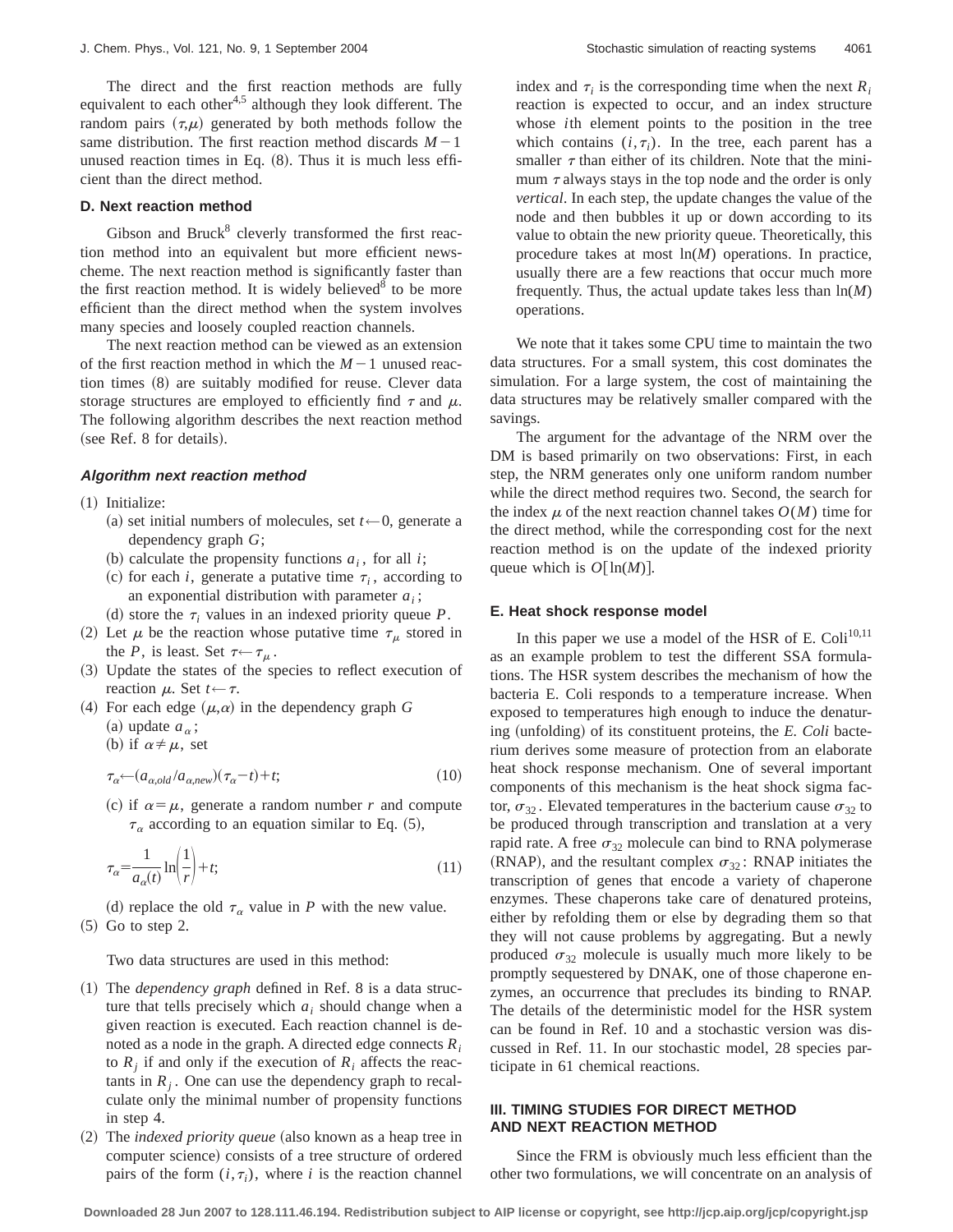TABLE I. Comparison of operations in DM and NRM.

DM and NRM. Both DM and NRM need to calculate the propensities, generate random numbers, find the next occurring time  $\tau$  and channel index  $\mu$  and update the system states. The major difference between them is the way they generate  $\tau$  and  $\mu$ . To generate  $\tau$ , the direct method computes a random number  $r_1$  and sums all the propensities to obtain  $a_0$ . Then  $\tau$  is obtained from Eq. (5). The next reaction method generates a set of  $\tau_{\alpha}$ 's. For the just-fired reaction channel, it generates a random number to calculate the  $\tau_{\mu}$ from Eq.  $(11)$  [step 4 $(c)$  in the NRM algorithm]. For the other reaction channels, it calculates  $\tau_{\alpha}$  according to Eq. (10) [step 4(b)]. To obtain  $\mu$ , the direct method generates another random number  $r_2$  and searches for  $\mu$  satisfying Eq. (6). The next reaction method directly takes the index of the root node in the tree structure as  $\mu$ . But it needs to update the nodes in the heap to maintain the order of the indexed priority queue. Table I shows the major differences between the two methods.

The cost for the direct method in Table I consists of five items: the cost  $C_p$  for calculating all the *M* propensities, the cost  $C_{a_0}$  for calculating the summation  $a_0$  of all the propensities, the cost  $2C_{\text{rand}}$  for generating two random numbers, the cost  $C_{\tau}$  for calculating  $\tau$  from Eq. (5), and the cost  $C_{s}$  for searching the index  $\mu$ . We can express it as

$$
C_{\rm DM} = 2C_{\rm rand} + C_{a_0} + C_{\tau} + C_s + C_p + C_{\rm rest},\tag{12}
$$

where  $C_{DM}$  denotes the average cost of the direct method and  $C_{\text{rest}}$  denotes all the other costs that both the DM and NRM methods have to spend.

The cost for the next reaction method can be similarly formulated as

$$
C_{\text{NRM}} = C_{\text{rand}} + C_{\tau} + C_{p'} + C_{\alpha} + C_{\text{heap}} + C_{g} + C_{\text{rest}}, \quad (13)
$$

where  $C_{\text{NRM}}$  denotes the average cost of the next reaction method,  $C_p$  denotes the cost for calculating the propensities changed by the last reaction,  $C_{\alpha}$  denotes the cost to compute  $\tau_{\alpha}$  from Eq. (10),  $C_{\text{heap}}$  denotes the cost to update and maintain the heap tree, and  $C_g$  denotes the extra cost for the dependency graph in the calculation of the propensities.  $C_{\tau}$ and  $C_{\text{rest}}$  have the same meaning as in Eq.  $(12)$ . Note that although the formula  $(11)$  is different from Eq.  $(5)$ , the computational costs of them are almost the same. Thus we can use  $C_{\tau}$  in Eq. (13).

NRM has an advantage when the system is of large size and loosely coupled, or in other words, if the firing of one reaction does not affect many other reactions. Gibson and Bruck<sup>8</sup> did not specify how loosely coupled the system should be to show the advantage of NRM. For the practical problems we have tried, NRM is usually less efficient than DM. In the following we present the timing results when applying DM and NRM to three test problems. One is the heat shock model described in Sec. II E. The other two examples are designed to illustrate the potential advantage of NRM. The simulations were performed on a 1.4 GHz Pentium IV Linux workstation.

*Example 3.1: The HSR model*. In the simulation of the HSR model, the average simulation time for the DM is 86.8 s per SSA simulation. The average simulation time for the NRM is 170.4 s. We list the detailed time costs for one simulation in Table II.

For the HSR model, the cost to maintain the data structure in NRM is large  $(60\%)$ . Thus this example does not show the advantage of NRM. Unfortunately for many practical problems, the data structure cost is very large when applying NRM. The following two test models were constructed to illustrate the situation where NRM is most advantageous.

*Example 3.2: Linear Chain System*. This model contains *M* chain reactions with  $M+1$  species as follows:

$$
S_1 \to S_2 \to \dots \to S_n \,,\tag{14}
$$

where  $n=M+1$ . The propensity functions are uniform:  $a_i(X) = cX_i$ , where  $c=1$ . The initial state is  $x_1(0)$  $=10000$ ,  $x_i(0)=0$ ,  $i=2,...,601$ . We take  $M=600$ , and the final time  $T=30$ .

For this model, each reaction channel affects at most two reaction channels. Compared with the total number of reactions, this system is very loosely coupled. Thus the NRM should have a great advantage over DM. In our simulations, the average simulation time for DM was 2.13 s, while the average simulation time for NRM was 1.07 s. The CPU time for NRM is about half of that of the DM. Table III shows the detailed CPU costs for one simulation. Because now the cost for updating the heap tree is reduced, the cost percentage due to the data structure is not as bad as in the HSR model.

*Example 3.3: A Totally Independent System*. This model contains 600 independent decaying processes as follows:

TABLE II. CPU costs of DM and NRM for the HSR model.

| DM                                                     | $C_{a_0}$ | $C_{s}$ |                                                                                                                     |  | $C_p$ 2C <sub>rand</sub> $C_\tau$ C <sub>update</sub> C <sub>rest</sub> |      |
|--------------------------------------------------------|-----------|---------|---------------------------------------------------------------------------------------------------------------------|--|-------------------------------------------------------------------------|------|
| CPU cost (s) 15.48 14.98 11.71 4.09 6.45<br>Percentage |           |         | 22.24% 21.52% 16.82% 5.88% 9.27% 10.57% 13.36%                                                                      |  | 7.36                                                                    | 9.30 |
|                                                        |           |         |                                                                                                                     |  |                                                                         |      |
| NRM                                                    |           |         | $C_{\text{heap}}$ $C_{\alpha}$ $C_{p'} + C_{g}$ $C_{\text{rand}}$ $C_{\tau}$ $C_{\text{updateX}}$ $C_{\text{rest}}$ |  |                                                                         |      |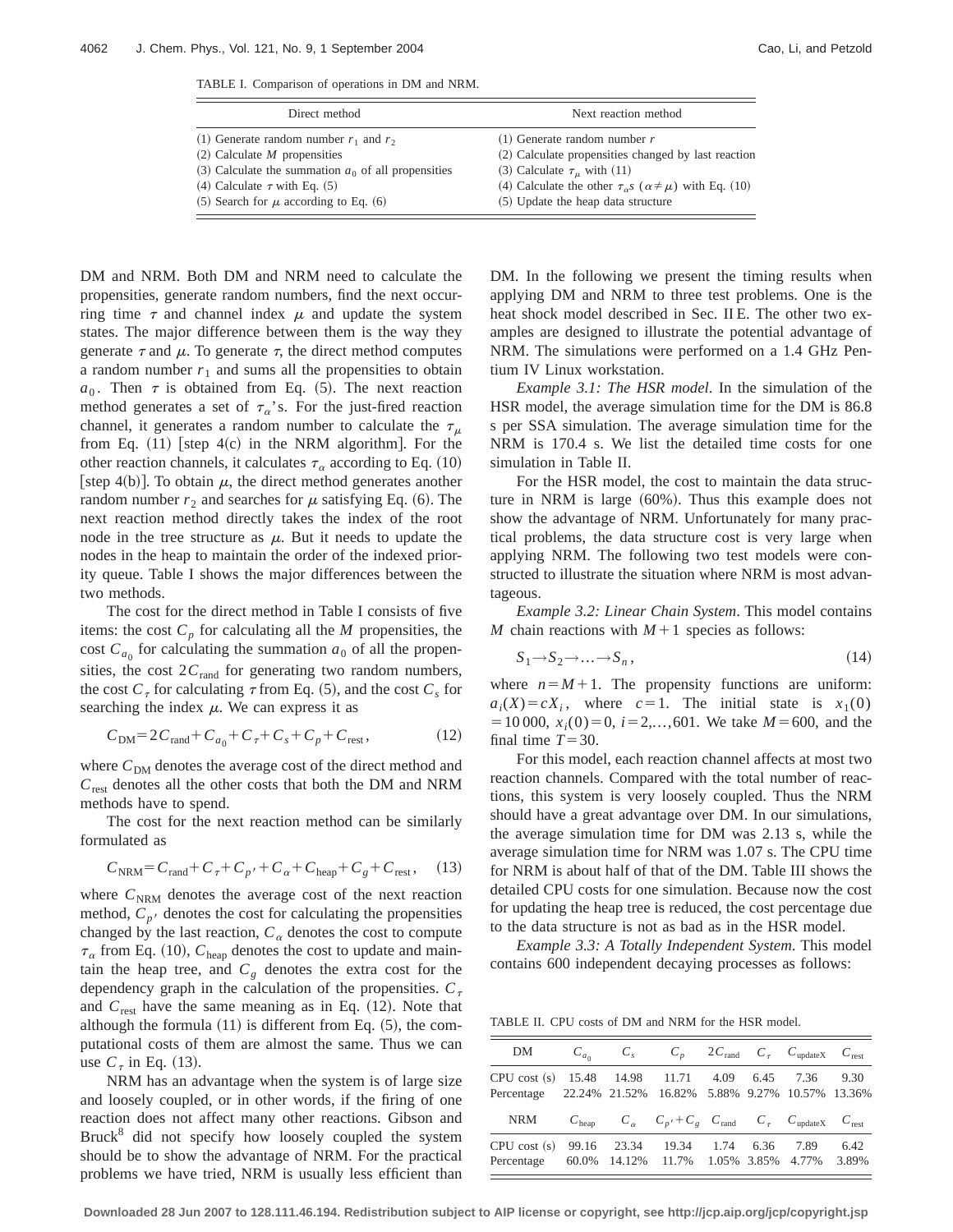TABLE III. CPU costs of DM and NRM for the linear model (14).

| DΜ                                  | $C_{a_0}$         | $C_{s}$       | $C_n$                                                                           | $2C_{\text{rand}}$ |               | $C_{\tau}$ $C_{\text{updateX}}$ | $C_{\text{rest}}$ |
|-------------------------------------|-------------------|---------------|---------------------------------------------------------------------------------|--------------------|---------------|---------------------------------|-------------------|
| CPU cost<br>Percentage 32.54% 2.46% | 0.66              | 0.05          | 0.56<br>27.50%                                                                  | 0.03<br>1.45%      | 0.03          | 0.65<br>1.63% 31.86% 2.56%      | 0.05              |
| <b>NRM</b>                          | $C_{\text{hean}}$ |               | $C_{\alpha}$ $C_{p'} + C_{g}$ $C_{\text{rand}}$ $C_{\tau}$ $C_{\text{updateX}}$ |                    |               |                                 | $C_{\text{rest}}$ |
| CPU cost<br>Percentage              | 0.17<br>14.8%     | 0.03<br>2.61% | 0.03<br>2.61%                                                                   | 0.02<br>1.74%      | 0.03<br>2.61% | 0.81<br>70.43%                  | 0.05<br>4.35%     |

$$
S_i \to \emptyset, \quad i = 1, \dots, n,\tag{15}
$$

where  $n=600$ . The propensity functions are uniform:  $a_i(X) = cX_i$ , where  $c = 1$ . The initial states are  $x_i(0) = 1000$ for  $i=1,...,600$ . The final time  $T=30$ .

For this model, each reaction channel affects itself only. It is the most loosely coupled system possible. In our simulations, the average simulation time for DM was 5.39 s, while the average simulation time for NRM was 2.63 s. Again, NRM is faster than DM. Table IV shows the detailed CPU costs for each part.

## **IV. COMPUTATIONAL COST ANALYSIS FOR THE DIRECT METHOD AND THE NEXT REACTION METHOD**

In this section we present a detailed analysis of the computational costs of DM and NRM which explains the results of our timing studies. We begin by introducing the following definitions:

### **A. Definitions**

*Definition 4.1: Average Search Depth*. S is the average number of operations it takes to obtain  $\mu$  according to Eq.  $(6)$  in the direct method. Obviously, S varies depending on the problem. For each step in the direct method, the search procedure is actually the summation of  $a_i$  [see Eq.  $(6)$ ]. To find  $\mu$ ,  $\mu$  ADDs and COMPAREs are needed. The search depth in each step is exactly the index of the firing reaction. Thus in practice, we use the following formula to measure S,

$$
S = \frac{\sum_{i}^{M} i k_{i}}{\sum_{i}^{M} k_{i}},
$$
\n(16)

where  $k_i$  is the number of firing times of the *i*th reaction during a simulation.

In theory, if the firing times  $k_i$  are of the same magnitude for all the reaction channels, the average search depth S of the DM is about *M*/2. But in practice the firing times for

TABLE IV. The CPU costs of DM and NRM for the totally independent model  $(15)$ .

| DM                                                                   | $C_{a_0}$         | $C_{s}$           | $C_n$                                                                                             |      |      | $2C_{\text{rand}}$ $C_{\tau}$ $C_{\text{updateX}}$ | $C_{\text{rest}}$ |
|----------------------------------------------------------------------|-------------------|-------------------|---------------------------------------------------------------------------------------------------|------|------|----------------------------------------------------|-------------------|
| CPU cost<br>Percentage 23.38% 23.56% 19.85% 0.56% 0.56% 30.98% 1.11% | 1.26              | 1.27              | 1.07                                                                                              | 0.03 | 0.03 | 1.67                                               | 0.06              |
| <b>NRM</b>                                                           | $C_{\text{hean}}$ |                   | $C_{\alpha}$ $C_{p'} + C_{g}$ $C_{\text{rand}}$ $C_{\tau}$ $C_{\text{updateX}}$ $C_{\text{rest}}$ |      |      |                                                    |                   |
| CPU cost<br>Percentage 10.7%                                         | 0.27              | $\Omega$<br>$0\%$ | 0.12<br>4.74%                                                                                     | 0.03 | 0.07 | 1.64<br>1.19% 2.77% 64.82% 7.51%                   | 0.19              |

different reaction channels have a multiscale property. For many systems, a very few reactions fire much more frequently than others. S is different from *M*/2 for those systems.

*Definition 4.2: Average Weighted Degree*. D is the average degree for the dependency graph of a system. It is also the average number of reactions affected by one occurring reaction. The next reaction method generates the dependency graph before it simulates a system. It is easy to calculate the degree of each node (reaction channel) in the graph. Thus in practice, the average weighted degree can be measured by

$$
\mathbf{D} = \frac{\sum d_i k_i}{\sum k_i},\tag{17}
$$

where  $d_i$  is the degree for the *i*th node, or in other words, the number of reactions affected by the *i*th reaction, and  $k_i$  is the number of times the *i*th reaction fires during a simulation.

*Definition 4.3: Update Depth*. U is the average number of operations needed to update the heap tree for the changed  $\tau_{\alpha}$ 's in the NRM. There are two major steps in the update of the heap tree. First, we need to update the  $\tau_{\alpha}$  for the affected reactions. Second, we need to move the nodes in the heap to maintain the priority order. In each step, if *d* reactions are affected by the firing reaction channel, at least *d* operations need to be done to update the corresponding  $\tau$ 's. To maintain the priority order of the heap tree, at most ln(*M*) moves are needed for each node. Thus we have the following inequality:

$$
\mathbb{D} \leq \mathbb{U} \leq \mathbb{D} \ln(M). \tag{18}
$$

In practice, because of the multiscale nature of the system, some reactions fire much more frequently than others. Those reaction channels stay around the root of the heap array. Thus very few moves are needed for each step. U is much less than  $D \ln(M)$  and is close to D.

For the test models in Sec. III, in the simulation of the HSR model (Example 3.1),  $M=61$ , S=26.3 (before the optimization described later),  $D=8.79$  and  $U=10.33$ . In the simulation of the linear model (Example 3.2),  $M = 600$ , S  $=16$ , D=2, and U=2.001. For Example 3.3,  $M=600$ , S  $=$  300, D=1, and U=5.15.

#### **B. Cost analysis and comparison**

It is widely believed that NRM should perform better than DM for a system of large size. The reasoning is based on an analysis<sup>8</sup> of the costs of the computational operations listed in Sec. III. For the random number generator, DM always has one extra cost  $C_{\text{rand}}$ . For the computation of the propensities, DM needs to calculate *M* propensities, whereas NRM calculates only the changed ones (about  $D$  propensities). For the other terms,  $C_{a_0}$  consists of *M* additions and  $C_s$ consists of  $O(M)$  additions and compares, while  $C_{\alpha}$  and  $C_{\text{hean}}$  are of magnitude  $O(\ln M)$ . Thus when the system has a large number of reactions, NRM might have less cost. But this analysis considers only the magnitude of the *computational* operations. It does not count the extra costs due to the data structure in  $C_{\text{heap}}$ ,  $C_g$ . In practice, we have observed that DM is generally more efficient than NRM. Although one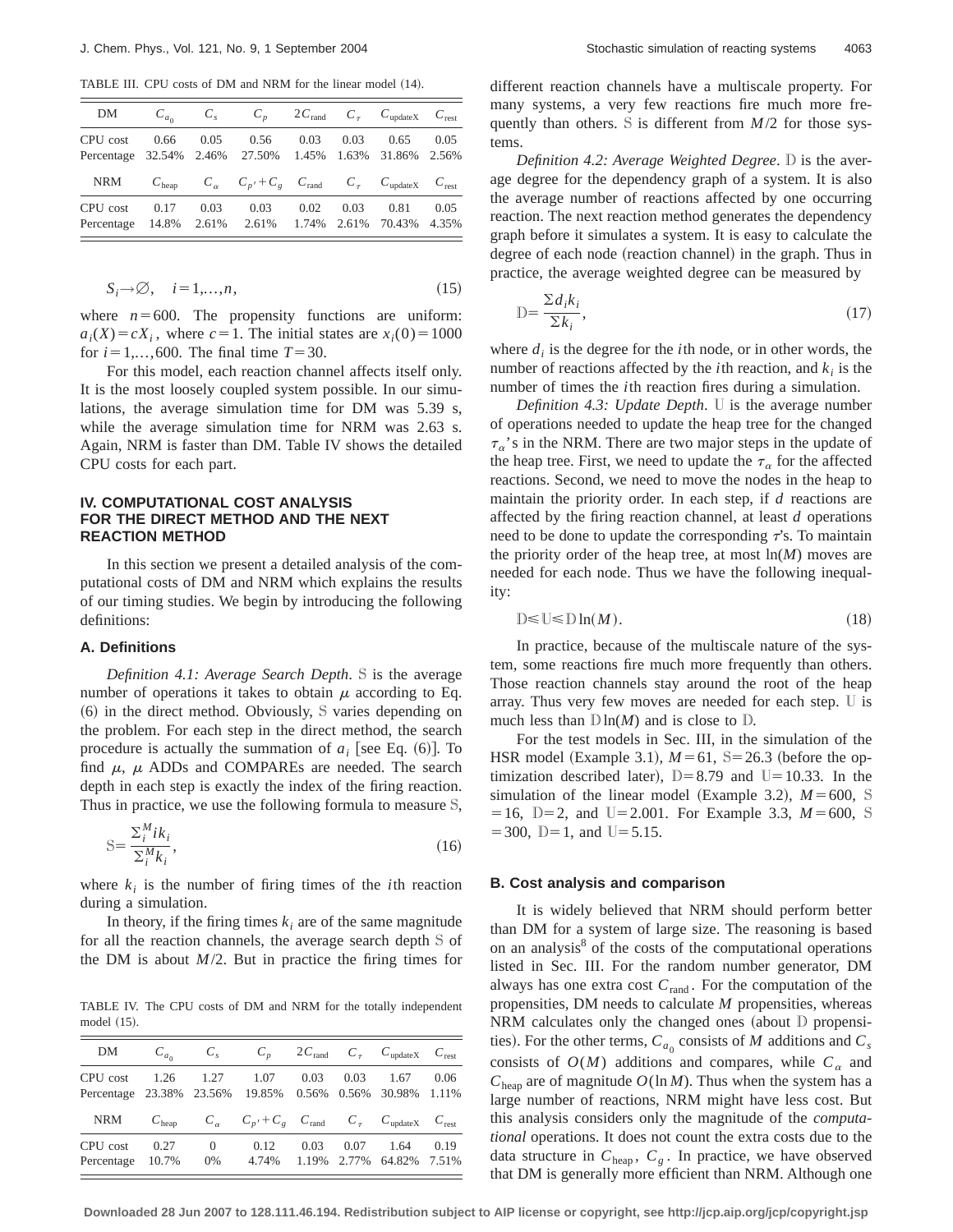can argue that this is because the system size is not large enough to show the benefit of the NRM yet, only for the very loosely coupled problems Examples 3.2 and 3.3 did we begin to observe a relatively large savings. We believe that a fully optimized implementation of the DM can be more efficient than the NRM. There are two reasons for this. First, the original DM was not optimized for large systems. Second, the simple operation analysis in Gibson and Bruck $8$  does not take into account all the components of the CPU cost. In this section we focus on the second point, that is, we extend the cost analysis to take into account costs such as maintenance of the data structure. Optimization of the DM for large systems will be discussed in the following section.

From Eqs.  $(12)$  and  $(13)$ , we can formulate the difference between the cost of DM and NRM as follows:

$$
C_{\rm DM} - C_{\rm NRM} = C_{\rm rand} + C_1 + C_2 - C_{\rm heap},\tag{19}
$$

where  $C_1 = C_{a_0} + C_s - C_\alpha$  and  $C_2 = C_p - C_{p'} - C_g$ . In the following we discuss the details for each term.

For the random number generation, the NRM reduces the corresponding cost to half that of the DM. We note that the cost of generating a uniform random number is computationally small, and it does not increase with *M*. When *M* increases, *C*rand is almost negligible. In our simulation of the HSR model with the direct method,  $C_{\text{rand}}$  accounts for 5% of the total CPU time. We expect an even lower percentage for *C*rand when the system size becomes larger. Thus this saving is not critical.

The cost  $C_{a_0}$  consists of *M* ADD operations. We formulate it as

$$
C_{a_0} \approx MC_{\text{ADD}}.\tag{20}
$$

The cost  $C_s$  depends linearly on the average weighted search depth S. The major operations are ADD and COMPARE. Thus it can be written as

$$
C_s \approx S(C_{\text{ADD}} + C_{\text{COMP}}). \tag{21}
$$

The cost  $C_{\alpha}$  depends linearly on the average weighted depth  $D-1$  ( $C_\alpha$  does not count the case when  $\alpha = \mu$ ). Each update of  $\tau_{\alpha}$  consists of one MULTIPLY and one DIVIDE operation. We can express this as

$$
C_{\alpha} \approx (D-1)(C_{\text{MULT}} + C_{\text{ DIV}}). \tag{22}
$$

We note that the costs for MULTIPLY and DIVIDE are usually much larger than the costs for ADD and COMPARE.

The cost  $C_p$  is based on the calculation of *M* propensities, while  $C_p'$  requires the calculation of only  $D$  propensities. The cost  $C_p$  is definitely larger than that of  $C_{p'}$ . But to distinguish which reactions are affected by the firing reaction, the directed graph is needed. Thus we have to also take the extra cost  $C_g$  into account. In each step, we need to visit the dependency graph D times to obtain all the affected reactions. Thus  $C_g$  is of order  $O(D)$ .

The cost  $C_{\text{heap}}$  for updating the heap data structure depends linearly on the average updating depth U. The operations in the update include changing values in an affected node, swapping nodes to maintain the order, etc. We denote it by  $C_H$ . Then we have

$$
C_{\text{heap}} = \mathbb{U}C_H. \tag{23}
$$

*Remark 4.1.* Although the costs  $C_{\alpha}$ ,  $C_{g}$ , and  $C_{\text{heap}}$  are of  $O(D)$  or at most  $O[D\ln(M)]$ , the corresponding constants are different. For example, comparing  $C_s$  and  $C_\alpha$ , the MUL-TIPLY and DIVIDE in  $C_\alpha$  cost much more than the ADD and COMPARE in  $C_s$ . Thus although  $C_s$  is of order  $O(M)$ , practically  $C_s$  is less than  $C_a$ . In the maintenance of the heap tree, accessing the data costs much more than that in DM. Thus even for the same computational operation, due to the data structure cost, the CPU cost is significantly different. This is the reason why  $C_{\text{hean}}$  is so large in the HSR model.

### **V. OPTIMIZED DIRECT METHOD (ODM)**

According to the analysis in Sec. IV, for a large system the bottleneck for DM is the costs  $C_{a_0}$  and  $C_p$ , which are of magnitude  $O(M)$ , and the cost  $C_s$ , which is of magnitude *O*(S). In this section we propose two optimizations to reduce these costs.

First, to reduce the cost  $C_s$  in the direct method, we note that in a large system, the reactions will undoubtedly be *multiscale*. Some reactions fire much more frequently than others. For example, in the HSR model, the six most frequent reactions fire about 95% of the total times, while the 12 most frequent reactions fire about 99% of the total times.<sup>12</sup> By utilizing this multiscale property, we can optimize the direct method implementation by making S very small. From Eq.  $(16)$ , the order of the indexes of the reaction channels affects the search depth S. By reindexing the reaction channels so that

$$
k_i > k_j \quad \text{for } i < j,
$$
\n
$$
(24)
$$

we can obtain an optimized value of S which we denote by S\*. The optimized search depth S\* yields an optimized cost *Cs* . To obtain an optimized index, we sort the index of the reactions in decreasing order based on how often they fire. But before we really run a simulation, we do not have a quantitative knowledge of  $k_i$ 's. Thus the ODM requires one or a few presimulations to determine the scale of the *ki*'s. We denote  $\overline{k}_i$  as the number (or the mean value if there are multiple presimulations) of firing times for each reaction channel from the pre-simulations. We reindex the reaction channels such that

$$
\bar{k}_i > \bar{k}_j \quad \text{for } i < j. \tag{25}
$$

Then we can use the new group of indexes to run the many simulations needed to generate an ensemble of the system. After this reindexing, usually the new search depth will be much smaller than a nonoptimized one. For a system with multiscale reactions, S\* will be much smaller than *M*/2.

For the HSR model, this optimization method yields  $S^*$  = 3.37. The average simulation time is reduced to 76.5 s, which is 11.87% more efficient than the DM with the original index  $(S=26.2$ , average simulation time is 86.8 s). In the worst case (with indexes in the opposite order),  $S=58.6$  and the average simulation time is 102.2 s. Thus the optimized DM is 25.15% more efficient than the worst case. Table V shows the detailed CPU costs after we optimized the index.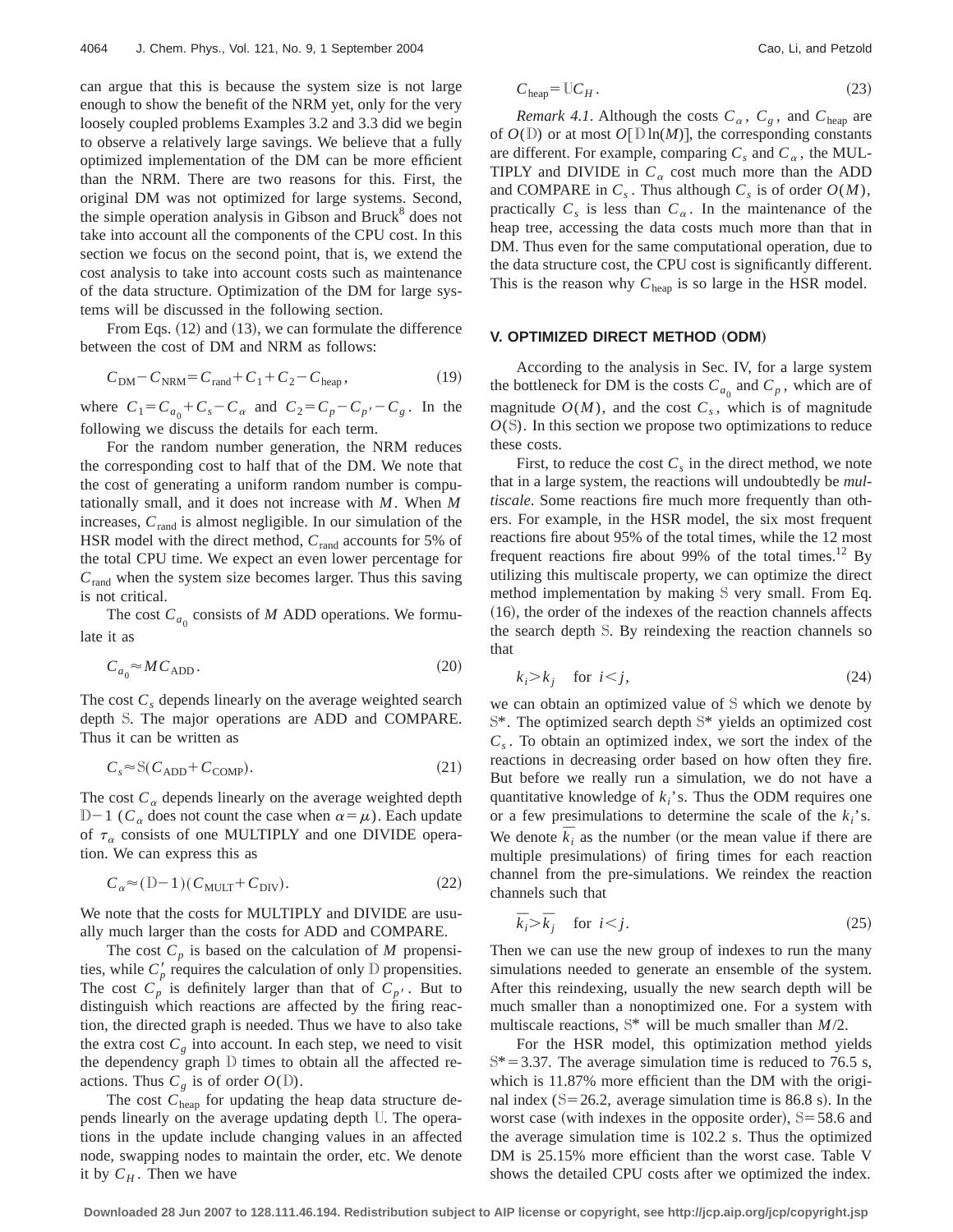TABLE V. CPU costs of the optimized direct method for the HSR model.

| ODM                                                                                                             |  |  | $C_{a_0}$ $C_s$ $C_p$ $2C_{rand}$ $C_{\tau}$ $C_{updateX}$ $C_{rest}$ |  |
|-----------------------------------------------------------------------------------------------------------------|--|--|-----------------------------------------------------------------------|--|
| CPU cost (s) 15.27 4.21 9.27 6.23 6.90 7.97 12.13<br>Percentage 24.64% 6.79% 14.96% 10.05% 11.13% 12.86% 19.57% |  |  |                                                                       |  |

Second, in the case of  $D \le M$ , we can apply an idea from the development of NRM to DM. To reduce the costs  $C_{a_0}$ and  $C_p$ , we recalculate the propensities only for those reaction channels affected by the last reaction. Thus, only D propensities are needed for recalculating in  $C_p$ . But an extra cost must be paid for accessing the directed graph. With this change,  $C_p \approx C_{p'} + C_g$ . For the same reason, we can modify  $a_0$  by subtracting old values and adding new values. Then  $C_{a_0}$  will consist of approximately D operations rather than *M*, resulting in  $C_{a_0} + C_p \approx DC_{ADD} + C_p + C_g$ . The costs  $C_{a_0}$ and  $C_p$  are now  $O(D)$  instead of  $O(M)$ . In this strategy, we need the directed graph *G* introduced in NRM. But there is no need to maintain an expensive heap tree. Note that the extra data structure cost  $C_g$  is still large for many practical models. Thus the second optimization step should be applied only when *D* is much less than *M*.

For Example 3.2,  $D \le M$ . After we make use of the second optimization step, the average time for one simulation reduces to 0.86 s, which is much less than the CPU time of the original DM, and also less than that of NRM. The detailed timings for the optimized DM are listed in Table VI.

For Example 3.3,  $D \le M$ . After the second step, the average time for one simulation reduces to 3.72 s, which is less than that of the original DM, but more than that of the NRM. The reason is that here  $S = M/2$ . The cost  $C_s$  is still large in this case. The detailed timings for the optimized DM are listed in Table VII.

With the two optimization steps, the ODM is more efficient than the original DM. In the two extreme cases Examples 3.2 and 3.3, ODM is close to NRM. Table VIII lists the operation comparison for DM, NRM, and ODM. The only situation that ODM is less efficient than NRM is when  $D \leq M$  and  $S^* \approx M/2$ . In a practical code, we can evaluate D, U, and S and compare it with *M*. We note that in practice, large systems usually always have the multiscale nature which makes  $S^* \le M/2$ . Thus ODM is almost always preferred.

### **VI. FURTHER DISCUSSION**

### **A. The cost comparison with different scales of M**

To study how the CPU cost varies with the scale of the problem, we modified *M* in Example 3.2 and compared the CPU time for DM, NRM, and ODM. The results are shown

TABLE VI. CPU costs of the optimized direct method for the linear model  $(14).$ 

| <b>ODM</b> | $C_{a_0} + C_p$ | $C_{s}$ | $2C_{\text{rand}}$ | $C_{\tau}$ | $C_{\text{updateX}}$ | $C_{\text{rest}}$ |
|------------|-----------------|---------|--------------------|------------|----------------------|-------------------|
| CPU cost   | 0.02            | 0.05    | 0.03               | 0.02       | 0.67                 | 0.06              |
| Percentage | 2.35%           | 5.88%   | 3.53%              | 2.35%      | 78.82%               | 7.06%             |

TABLE VII. CPU costs of the optimized direct method for the totally independent model  $(15)$ .

| <b>ODM</b> | $C_{a_0} + C_p$ |        | $2C_{\text{rand}}$ | $C_{\tau}$ | $C_{\text{updateX}}$ | $C_{\text{rest}}$ |
|------------|-----------------|--------|--------------------|------------|----------------------|-------------------|
| CPU cost   | 0.20            | 1.42   | 0.08               | 0.06       | 1.88                 | 0.08              |
| Percentage | 5.38%           | 38.17% | 2.15%              | 1.61%      | 50.54%               | 2.15%             |

in Fig. 1. We can see that when *M* is small, the CPU time for DM and NRM are close. When *M* is larger, NRM performs better. For all *M*, the CPU times of ODM are smaller than those of NRM. But it seems that the CPU times for all methods increase linearly when *M* increases. This is because for this simple model, when *M* increases, the total number of reactions increases. The total CPU cost is the product of the average cost and the total number of reactions. The reason why SSA is slow is due to the total number of simulation steps. Thus we could expect a large savings if we could reduce the total number of simulation steps. We address this in a forthcoming paper.<sup>12</sup>

#### **B. Spatially inhomogeneous system**

SSA is based on the assumption of a spatially homogeneous system. However, by discretizing the space into cells and introducing variables associated to the population of the species in each cell, SSA can also be applied to spatially inhomogeneous systems. With that configuration for each cell reactions occur only in its own cell or with its neighbors. This feature makes the discretized spatially inhomogeneous system a good example of a loosely coupled system. The optimized direct method will have a great advantage for these systems. A theoretical discussion of the spatially inhomogeneous system will be a topic of future research. Here we only construct a simple example to show the efficiency of the optimization.

*Example 6.1: Spatially Inhomogeneous Example*. This example was discussed by Shnerb<sup>13</sup> to show the difference between the continuous deterministic approach and the discrete stochastic approach. Two species *A* and *B* spread over a square area and move randomly with a certain diffusion coefficient. Two types of reactions are involved. The species *B* decay with a constant rate  $\mu$  and divides with rate  $\lambda$  when it meets the catalyst *A*. To numerically simulate this system, the square area is discretized as a 10 by 10 grid. To each grid cell [labeled by  $(i, j)$ ], we assign variables  $A_{i,j}$  for species *A* and  $B_{i,j}$  for species *B*. The reactions are listed as follows:

TABLE VIII. Operation count comparison for DM, NRM, and ODM.

|            |                      | $C_{a_0}$    | $C_p$    | $C_{s}$             | Extra data<br>structure cost    |
|------------|----------------------|--------------|----------|---------------------|---------------------------------|
| DМ         |                      | O(M)         | O(M)     | $O(S) \approx O(M)$ | N <sub>0</sub>                  |
| <b>ODM</b> | When $D \! \ll \! M$ | O(D)         | O(D)     | $O(S^*)$            | Directed graph                  |
|            | Else                 | O(M)         | O(M)     | $O(S^*)$            | No                              |
|            |                      | $C_{\alpha}$ | $C_{n'}$ | $C_{\text{heap}}$   | Extra data                      |
|            |                      |              |          |                     | structure cost                  |
| <b>NRM</b> |                      | O(D)         | O(1)     | $O(U) \approx O(D)$ | Directed graph<br>and heap tree |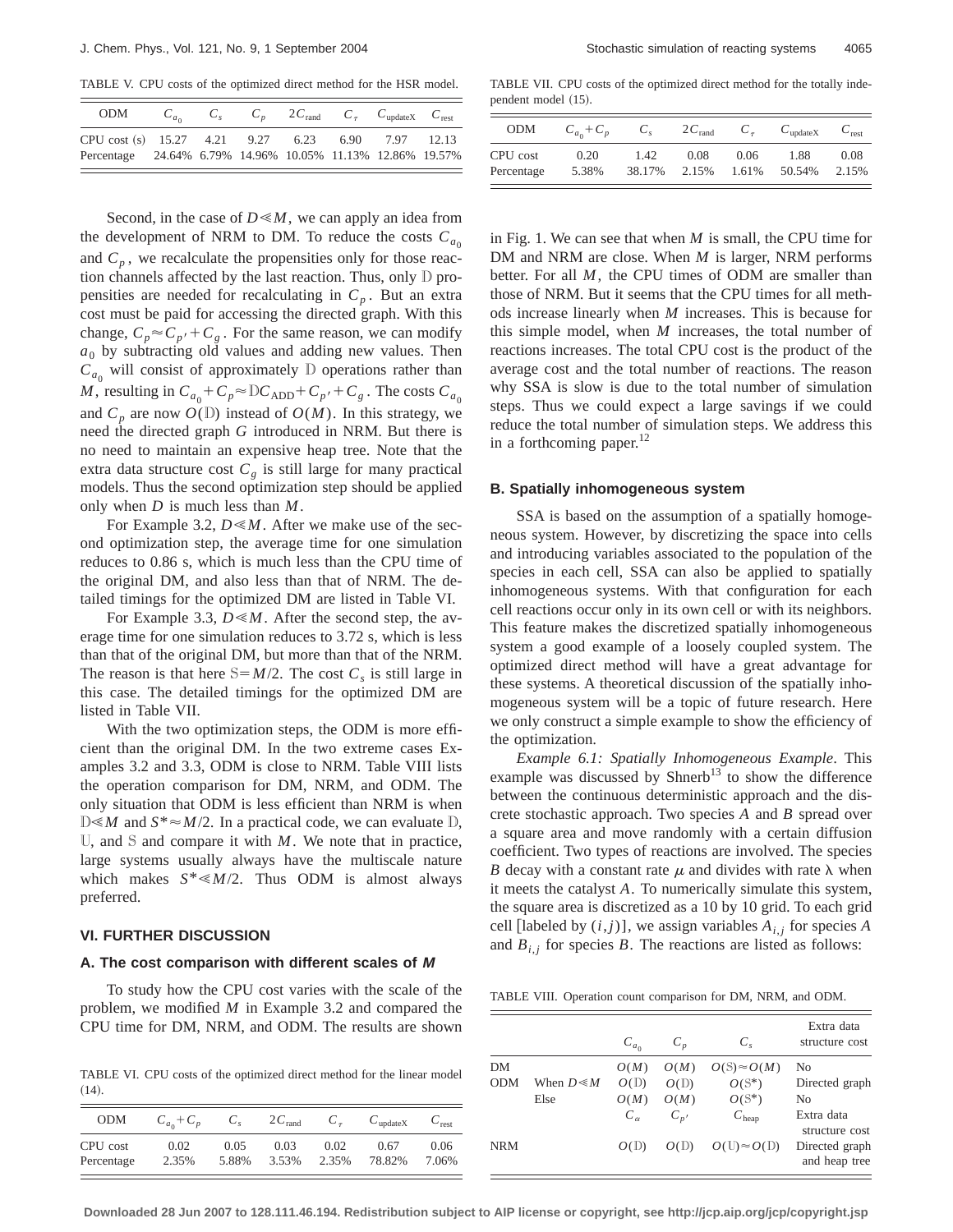

FIG. 1. CPU time of DM (plot with " $\circ$ " and solid line), NRM (plot with "+" and dashed line), and ODM (plot with "\*" and dotted line) vs the number of reactions *M* for the linear chain Example 3.2.

Diffusion of *A*:  $A_{i,i} \rightarrow A_{i\pm 1,i\pm 1}$ , if  $(i \pm 1, j \pm 1)$  is within the area,

Diffusion of *B*:  $B_{i,j} \rightarrow B_{i\pm 1,j\pm 1}$ ,

if  $(i \pm 1, j \pm 1)$  is within the area,

Decay of *B*:  $B_{i,j} \rightarrow \emptyset$ ,

Division of *B*:  $B_{i,j} + A_{i,j} \rightarrow 2B_{i,j} + A_{i,j}$ . (26)

The diffusion rate for both *A* and *B* is  $\mu$ =0.2. The decay rate for *B* is 1. The division rate when *B* meets *A* is set to  $\lambda$  = 2.8. The initial states are set so that each cell contains one species *B* and there is one species *A* in the whole area:

$$
B_{i,j} = 1, \quad A_{i,j} = \begin{cases} 1, & i = 10, \ j = 10 \\ 0, & \text{else.} \end{cases} \tag{27}
$$

The simulation time interval is  $[0,100]$ . When the population of *B* blows up, the simulation will be very slow. Thus we terminate the simulation when the total population of *B* exceeds 10 000. The corresponding state is called ''survival of *B*.'' If all *B* species die, the simulation is also terminated and the corresponding state is called ''extinction of *B*.'' With the above configuration, the species *B* has probability around 30% to survive, while a classical deterministic differential equation method will always predict extinction. We applied the three SSA formulations to this example. Since the species states have a big variation, the CPU cost for a single simulation has a large fluctuation, depending on whether the final state is survival or extinction. But for a large number of simulations, the CPU time is stable. We measured the CPU time for  $10<sup>4</sup>$  simulations. The corresponding CPU time for the original DM was 2045 s, the CPU time for NRM was 770 s and the CPU time for ODM was 406 s. We expect an even larger difference for a finer grid. This example shows that the ODM is much preferred for discretized spatially inhomogeneous systems. The detailed timings for the three formulations of SSA are listed in Table IX.

# **VII. CONCLUSION**

Gillespie's SSA is in widespread use for the stochastic simulation of chemically reacting systems, consuming a great many CPU cycles. In this paper we studied the different formulations of SSA: DM, FRM, and NRM. We found

TABLE IX. The detailed CPU costs of  $10^4$  similations for DM, NRM, and ODM for the spatially inhomogeneous example.

| DM         | $C_{a_0}$         | $C_{s}$      | $C_p$           | $2C_{\text{rand}}$ | $C_{\tau}$ | $C_{\text{updateX}}$ | $C_{\text{rest}}$ |
|------------|-------------------|--------------|-----------------|--------------------|------------|----------------------|-------------------|
| CPU cost   | 581.38            | 786.51       | 353.82          | 19.25              | 17.80      | 129.20               | 157.68            |
| Percentage | 28.42%            | 38.45%       | 17.30%          | 0.94%              | 0.87%      | 6.32%                | 7.71%             |
| <b>NRM</b> | $C_{\text{heap}}$ | $C_{\alpha}$ | $C_p$ , + $C_e$ | $C_{\text{rand}}$  | $C_{\tau}$ | $C_{\text{updateX}}$ | $C_{\text{rest}}$ |
| CPU cost   | 331.54            | 86.37        | 58.68           | 10.21              | 17.28      | 119.08               | 145.91            |
| Percentage | 43.05%            | 11.22%       | 7.62%           | 1.33%              | 2.24%      | 15.45%               | 18.94%            |
| <b>ODM</b> | $C_{a_0} + C_p$   | $C_{s}$      |                 | $2C_{\text{rand}}$ | $C_{\tau}$ | $C_{\text{updateX}}$ | $C_{\text{rest}}$ |
| CPU cost   | 64.83             | 43.75        |                 | 17.13              | 18.84      | 115.28               | 144.45            |
| Percentage | 16.03%            | 10.82%       |                 | 4.24%              | 4.66%      | 28.51%               | 35.72%            |
|            |                   |              |                 |                    |            |                      |                   |